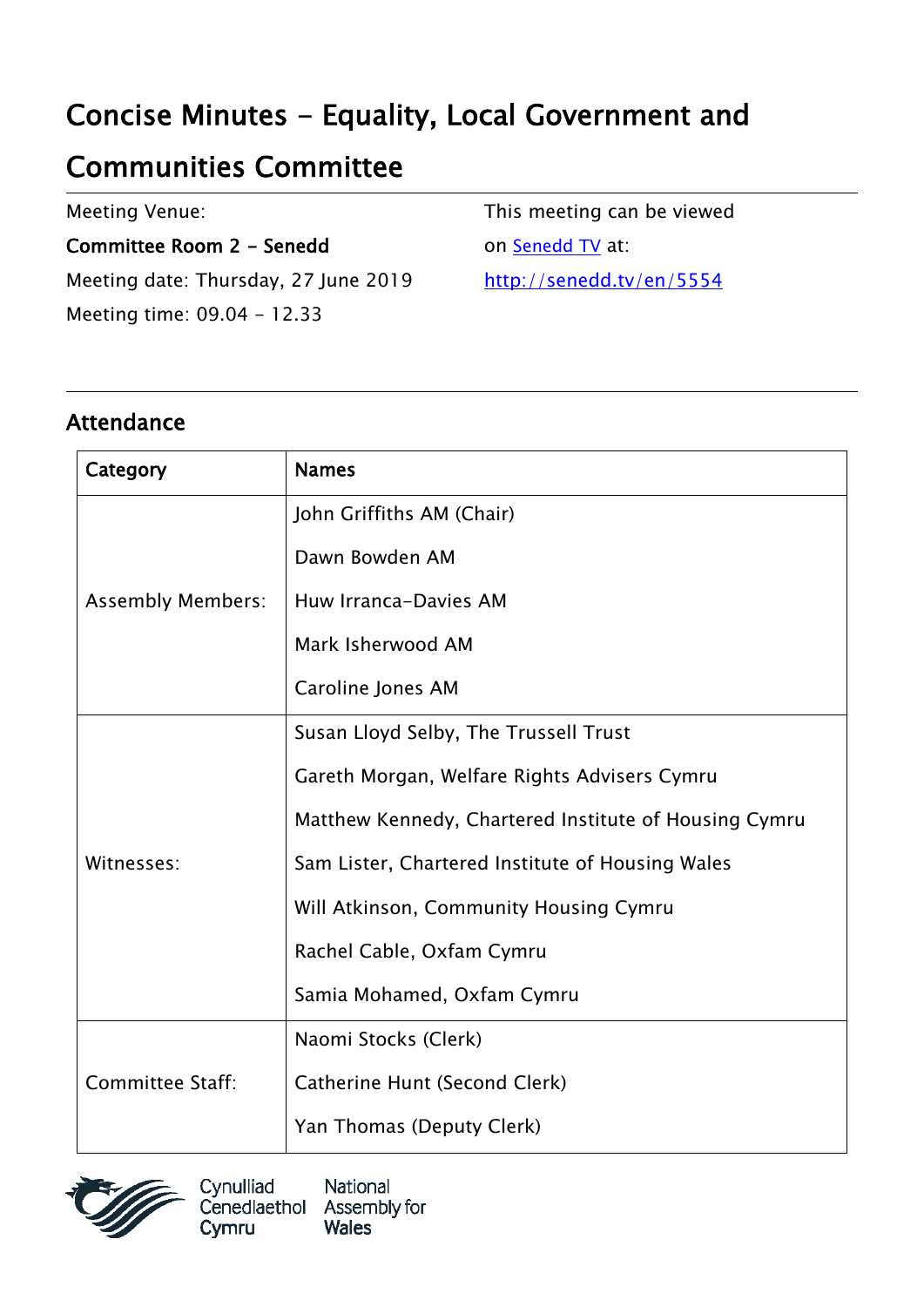Megan Jones (Researcher)

### 1 Inquiry into the Blue Badge Scheme in Wales: consideration of draft report

1.1 The Committee considered and agreed the report, subject to minor changes.

#### 2 Introductions, apologies, substitutions and declarations of interest

- 1.1 The Chair welcomed Members and members of the public to the meeting.
- 1.2 Apologies for absence were received from Leanne Wood AM.

### 3 Inquiry into benefits in Wales: options for better delivery - evidence session 3

- 3.1 The Committee received evidence from:
	- Gareth Morgan, Welfare Rights Advisers Cymru
	- Susan Lloyd-Selby, Trussell Trust

### 4 Inquiry into benefits in Wales: options for better delivery - evidence session 4

- 4.1.The Committee received evidence from:
	- Matthew Kennedy, Chartered Institute of Housing Cymru
	- Sam Lister, Chartered Institute of Housing Cymru
	- Will Atkinson, Community Housing Cymru

### 5 Inquiry into benefits in Wales: options for better delivery - evidence session 5

- 5.1 The Committee received evidence from:
	- Rachel Cable, Oxfam
	- Samia Mohamed
- 6 Motion under Standing Order 17.42 (vi) to resolve to exclude the public for the remainder of the meeting
- 6.1 The Committee agreed the motion.